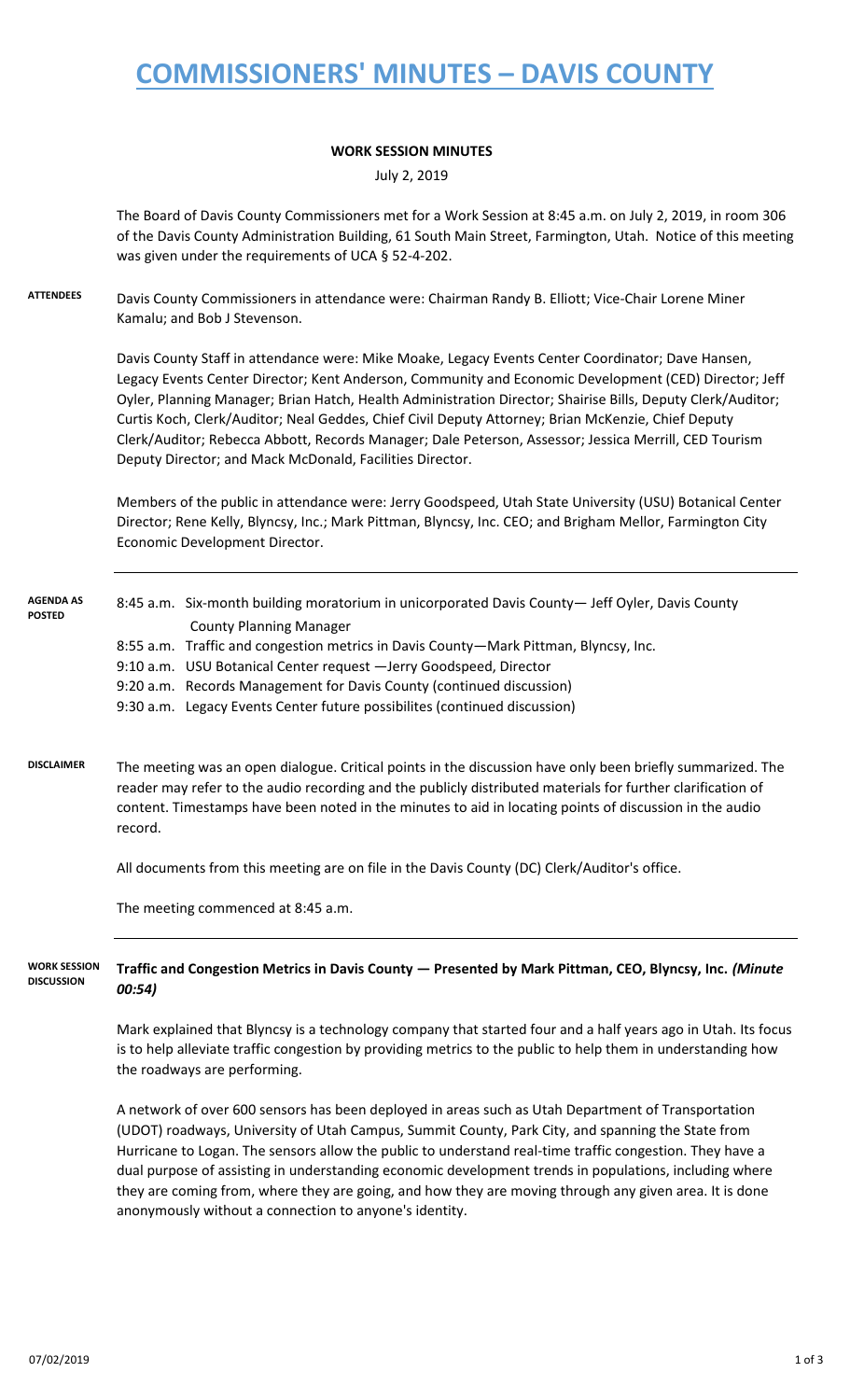# **COMMISSIONERS' MINUTES – DAVIS COUNTY**

They are here to invite Davis County to become a part of the sensor network. UDOT would facilitate procurement of Blyncsy to install the sensors on the on-and-off-ramps in Davis County. Blyncsy would install, maintain, repair, and operate the network for five years. This opportunity could extend to the cities in Davis County. The cost of a five-year agreement is \$250,000, with the possible use of Prop I monies.

### **Six-Month Building Moratorium in Unincorporated Davis County — Presented by Jeff Oyler** *(Minute 07:10)*

Jeff gave an update on the current situation regarding the moratorium on subdivisions in unincorporated Davis County. It expires in September. The County's general plan encourages development to occur within municipalities where possible. No ownership of utilities prevents the County from being in the development business, and development pressure is high everywhere.

Some recommendations were offered to help drive the intent of the general plan including limiting subdivision development, increasing the fire flow rate for all new development, and consideration of a health study to determine the impact of septic systems in the northwest quadrant. If a study is done, this could allow for a six-month extension before the moratorium would expire. Brian Hatch explained the possible impacts of the study. Next steps in the process were not clearly defined, but there was an indication of meeting with city officials to discuss the issue further.

*See Attachments A1-A3.*

#### **Utah State University (USU) Botanical Center Request— Presented by Jerry Goodspeed, USU Botanical Gardens Director** *(Minute 33:38)*

Jerry explained the Botanical Center sits on 100 acres in Kaysville, including eight acres of ponds, and is owned by Utah State University. The ponds are their most significant asset but are underutilized.

Currently, there is no ramp access to the ponds for a canoe or kayak. The desire is to create two ramps on two of the ponds, the cost for both is \$76,967. They have received a grant from Utah Outdoor Recreational (UOR) for \$36,000, and are contributing \$10,000 in fundraiser dollars. Kaysville City is providing \$500 and all the infrastructure materials and labor needed to build the project. They are asking the County for \$10,000 in support of this project. The money has to be spent by the end of June 2020.

#### **Records Management for Davis County** *(Minute 44:03)*

This discussion is continued from the June 25th Work Session. The Clerk/Auditor's office recommended the Commissioners direct all department heads to allow training for each of their designated records officers. Also, a central records repository will begin to be established, and the Clerk/Auditor asked for support in the budget for 2020.

#### **Legacy Events Center (LEC) Future Possibilities** *(Minute 46:27)*

This discussion is continued from the June 25th Work Session. The subject matter is making improvements to the existing facility to accommodate more significant events due to the ongoing public demand. Improving the facility could help Davis County become a sports mecca.

Before any improvements can be made, an architectural review will need to be done, and the use of space will need to be identified. More discussion is required on the subject.

#### **Closed Session**

Commissioner Kamalu moved to adjourn to closed session for reasons permitted under UCA 52-4-205. Commissioner Stevenson seconded the motion. All voted aye.